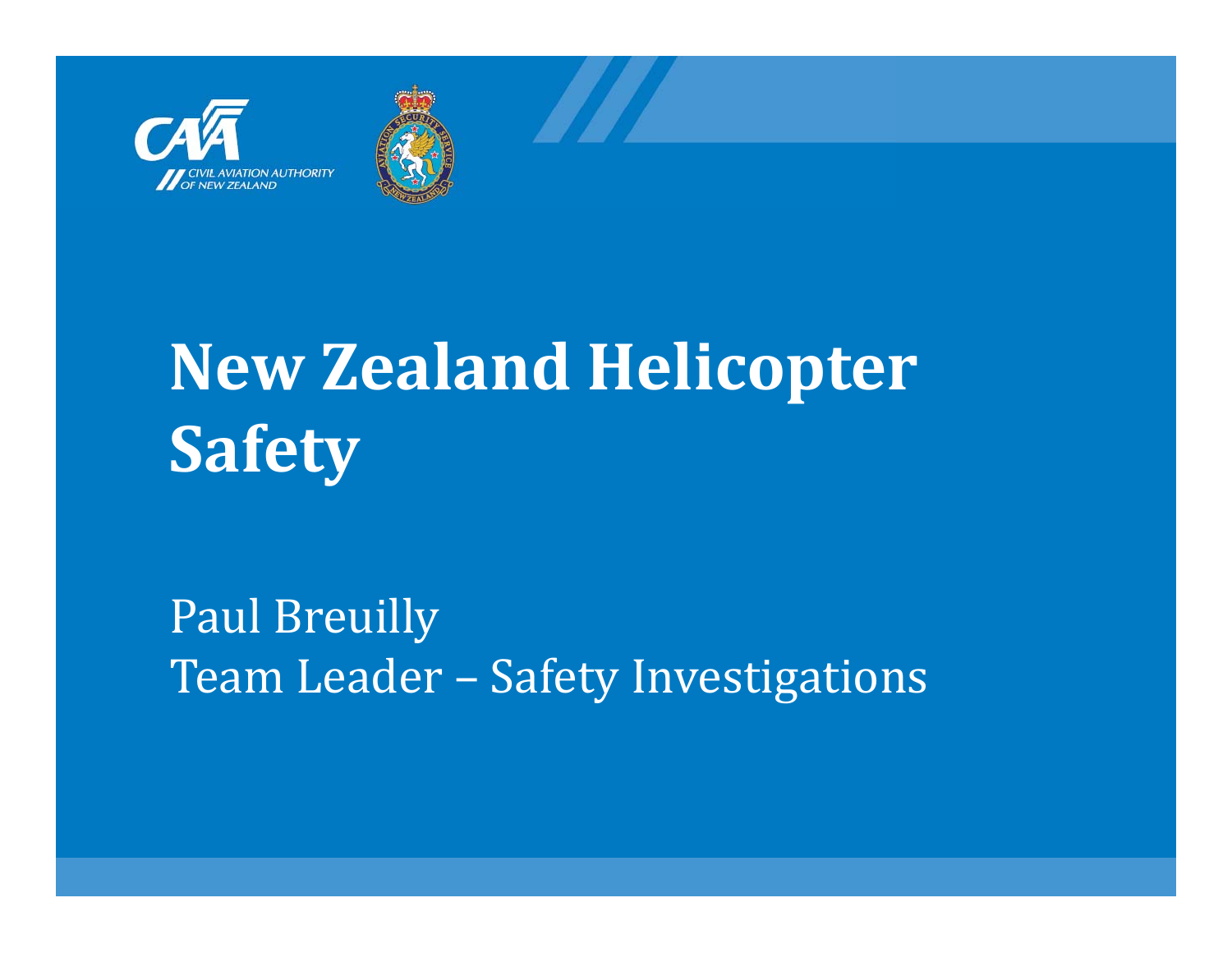#### **Helicopter Activity in 2015**

- **Slide title** hours. Up from 30% in 2011. •Passenger transport/scenic now accounts for 46% of total
- •Agricultural work accounts for 33%.

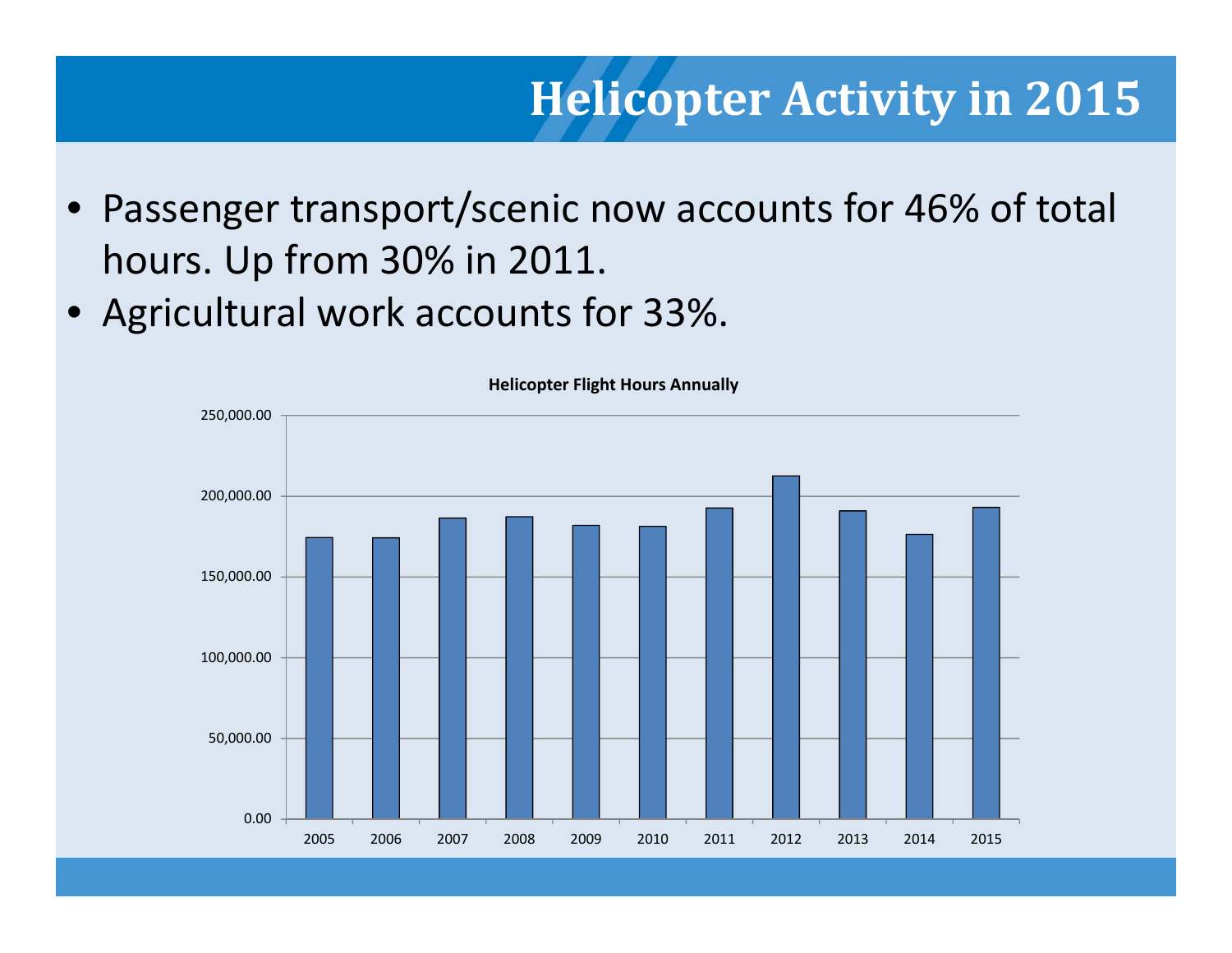## **Safety Performance in 2015**

- $\bullet$ **•** Sixteen accidents; three of which were fatal
- **Slide title**  $\bullet$ • 10 fatalities
- •By sector:

| <b>Operation Type</b>   | Total Accidents   Fatal Accidents | <b>Fatalities</b> |
|-------------------------|-----------------------------------|-------------------|
| Agricultural            |                                   |                   |
| Airline Transport       |                                   |                   |
| <b>Other Commercial</b> |                                   |                   |
| Private                 |                                   |                   |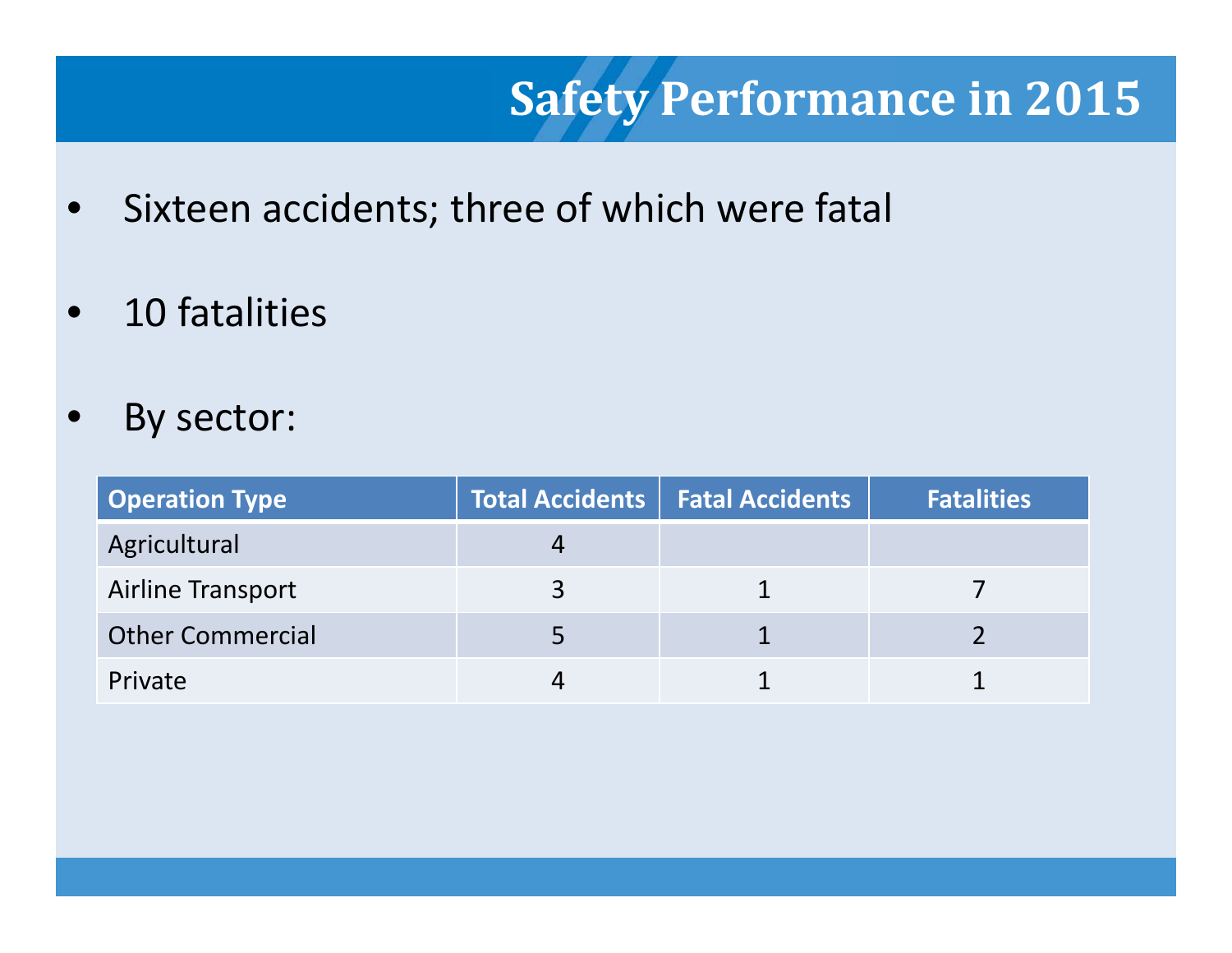#### **Safety Over Time**

- •Over time the overall accident rate has been reducing.
- •The fatal accident rate has been trending slowly upward.



**Accidents & Fatal Accidents Per 100,000 Hours**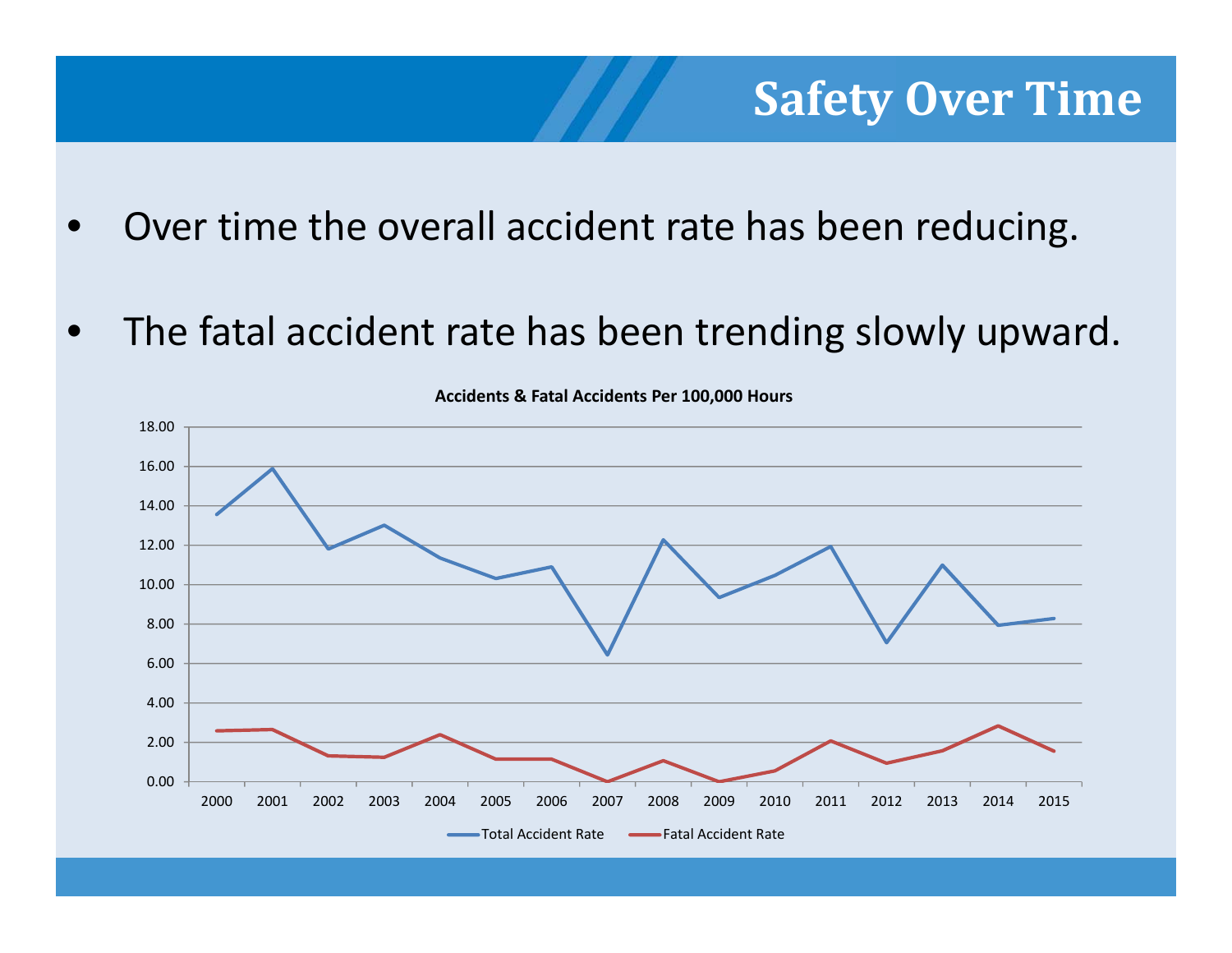using the US JHSAT 'Accident by Occurrence' categories. • We analyzed the accidents from 2005 – 2015 (*n=*193) We found similar proportions:

| <b>Accident type</b>                        | <b>Accidents</b> |
|---------------------------------------------|------------------|
| <b>Loss of control</b>                      | 82               |
| <b>Collision/strike</b>                     | 29               |
| <b>Component/system malfunction</b>         | 19               |
| <b>Engine power loss</b>                    | 13               |
| <b>CFIT</b>                                 | 10               |
| <b>Other</b>                                | 8                |
| <b>Unknown</b>                              | 8                |
| <b>External load</b>                        |                  |
| <b>Fuel</b>                                 |                  |
| In-flight breakup                           | 4                |
| Landing occurrence/abnormal landing contact |                  |
| <b>Fire</b>                                 |                  |
| <b>Grand total</b>                          | 193              |